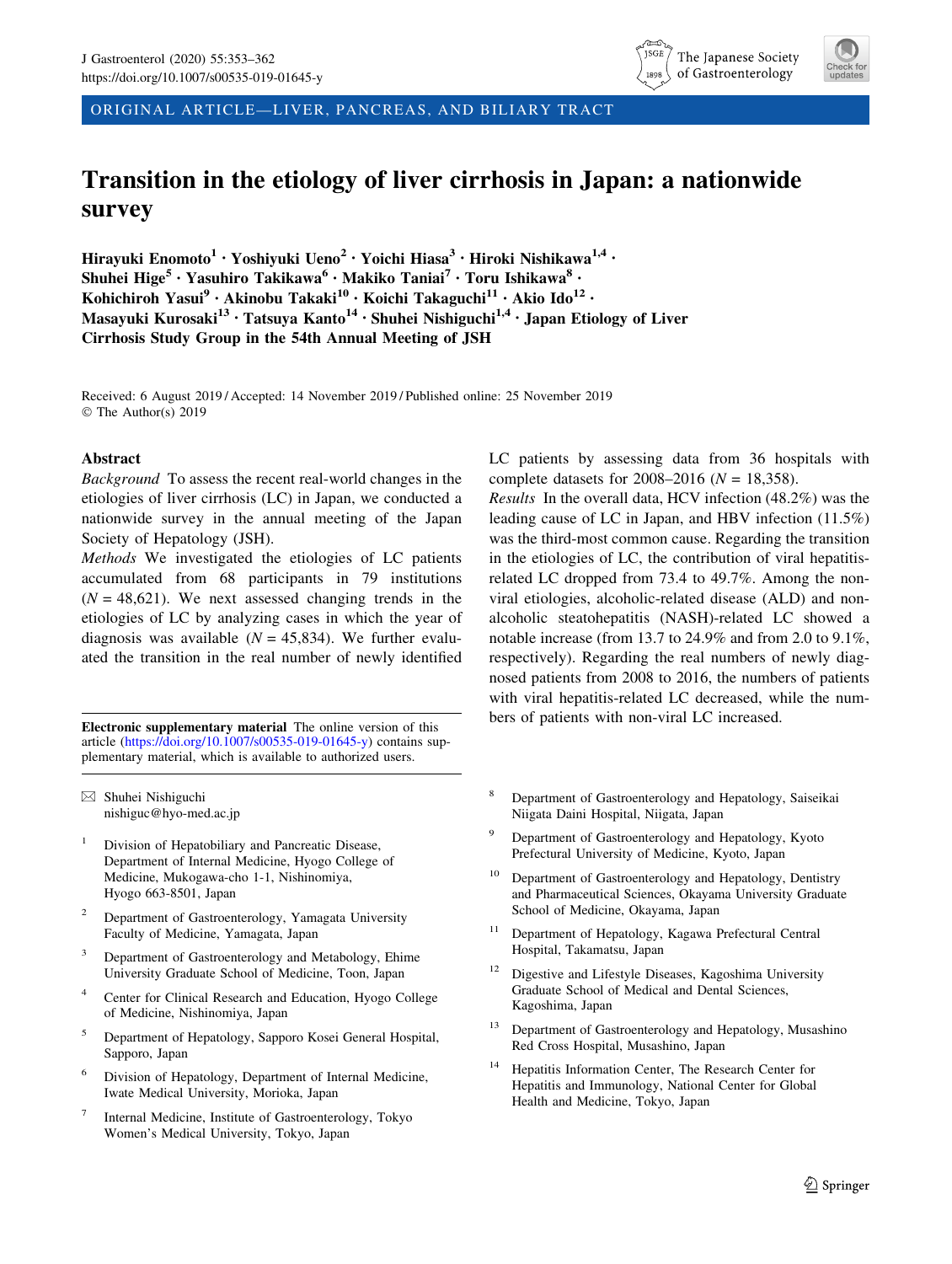<span id="page-1-0"></span>Conclusions HCV has remained the main cause of LC in Japan; however, the contribution of viral hepatitis as an etiology of LC is suggested to have been decreasing. In addition, non-viral LC, such as ALD-related LC and NASH-related LC, is suggested to have increased as etiologies of LC in Japan.

Keywords Viral hepatitis - Cirrhosis - Etiology - Nationwide survey

### Abbreviations

| LC          | Liver cirrhosis                          |
|-------------|------------------------------------------|
| <b>HBV</b>  | Hepatitis B virus                        |
| <b>HCV</b>  | Hepatitis C virus                        |
| <b>GHSS</b> | Global Health Sector Strategy            |
| <b>WHO</b>  | World Health Organization                |
| <b>MHLW</b> | Ministry of Health, Labour and Welfare   |
| ALD         | Alcoholic-related liver disease          |
| <b>ICD</b>  | International Classification of Diseases |
| <b>JSH</b>  | Japanese Society of Hepatology           |
| <b>NASH</b> | Nonalcoholic steatohepatitis             |
| <b>PBC</b>  | Primary biliary cholangitis              |
| DAA         | Directly acting antiviral                |
|             |                                          |

## Introduction

Liver cirrhosis (LC) due to chronic liver diseases is a health concern worldwide. LC has various etiologies, including hepatitis B virus (HBV) infection, hepatitis C virus (HCV) infection, alcohol intake, nonalcoholic fatty liver disease, and autoimmune liver diseases [\[1](#page-9-0)]. In many Asian and African countries, HBV infection is the most common cause of LC, and HCV is globally responsible for the development of LC in other regions. Among the liver diseases, viral hepatitis is a serious global health problem that causes 1.46 million deaths per year [[2\]](#page-9-0).

Because of the clinical relevance of viral hepatitis, the World Health Assembly released the Global Health Sector Strategy (GHSS) on viral hepatitis 2016–2021. The GHSS aims to reduce the incidence of hepatitis by 90% and hepatitis-associated mortality by 65% and to eliminate viral hepatitis as a major public health threat by 2030 [\[3](#page-9-0), [4](#page-9-0)]. Because of the high prevalence of viral hepatitis, the Ministry of Health, Labour and Welfare (MHLW) legislated a national program, and various measures for the prevention and treatment of viral hepatitis have been intensively conducted since 2008, around eight years before the commencement of the GHSS [[5\]](#page-9-0). As a national project, approximately 20 billion yen/180 million US dollars per fiscal year have been allocated to the hepatitis virus-related measures.

In light of the continuous national measures and recent advances in antiviral therapies [\[6–8](#page-9-0)], the rate of LC due to viral hepatitis is considered to be decreasing in Japan. On the other hand, recent lifestyle changes have led to an increase in the number of patients with non-viral chronic liver diseases, including alcoholic-related liver disease (ALD) and nonalcoholic fatty liver disease [\[9](#page-9-0), [10](#page-9-0)]. Although recent advances in antiviral strategies and changing lifestyles are suggested to affect the etiology of LC in Japan, the classification system for Japanese public data [[11\]](#page-9-0) was determined based on the International Clas-sification of Diseases (ICD)-10 [[12\]](#page-9-0), with some modifications, and the transition of the detailed etiology of LC is unclear.

In the annual meetings of the Japanese Society of Hepatology (JSH), a nationwide survey regarding the etiology of LC has been sporadically conducted; however, the last original report was related to an investigation performed in 2008 [\[13](#page-9-0)], although an original paper regarding a survey specifically for the etiology of non-viral LC was published in 2013 [[14](#page-9-0)]. To assess the recent real-world changes in the etiology of LC in Japan, we conducted a nationwide survey in 2018 and compared the results to those from the 2008 survey.

## Patients and methods

## The diagnosis of liver cirrhosis and classification of etiologies

Since this survey was conducted as a special program in the JSH meeting, the diagnosis and etiological classification of LC were defined in accordance with the ''Clinical Practice Guidelines for Management of Chronic Hepatitis and Cirrhosis 2016'' [[15\]](#page-9-0) and ''Textbook of Hepatology, 2nd Edition, 2016'' [[16](#page-9-0)], which were both edited by the JSH. Regarding the diagnosis of LC, the histological demonstration of pseudo-lobules in liver tissues was defined as the gold standard method. In addition, as histological examinations are invasive and expensive, a clinical diagnosis with the comprehensive evaluation of various clinical findings, including physical findings, laboratory tests, and imaging findings, was also acceptable for the diagnosis of LC in the clinical practice. The classification was as follows: (1) Hepatitis viral infection (HBV infection, HCV infection, and  $HBV + HCV$  co-infection); (2) ALD; (3) autoimmune hepatitis (AIH); (4) cholestasis; (5) hereditary metabolic diseases; (6) congestive liver diseases; (7) druginduced liver injury; (8) specific infectious diseases; (9) nonalcoholic steatohepatitis (NASH); and (10) cryptogenic liver cirrhosis. Board-certified hepatologists of the JSH are referred to the above-mentioned books, determined the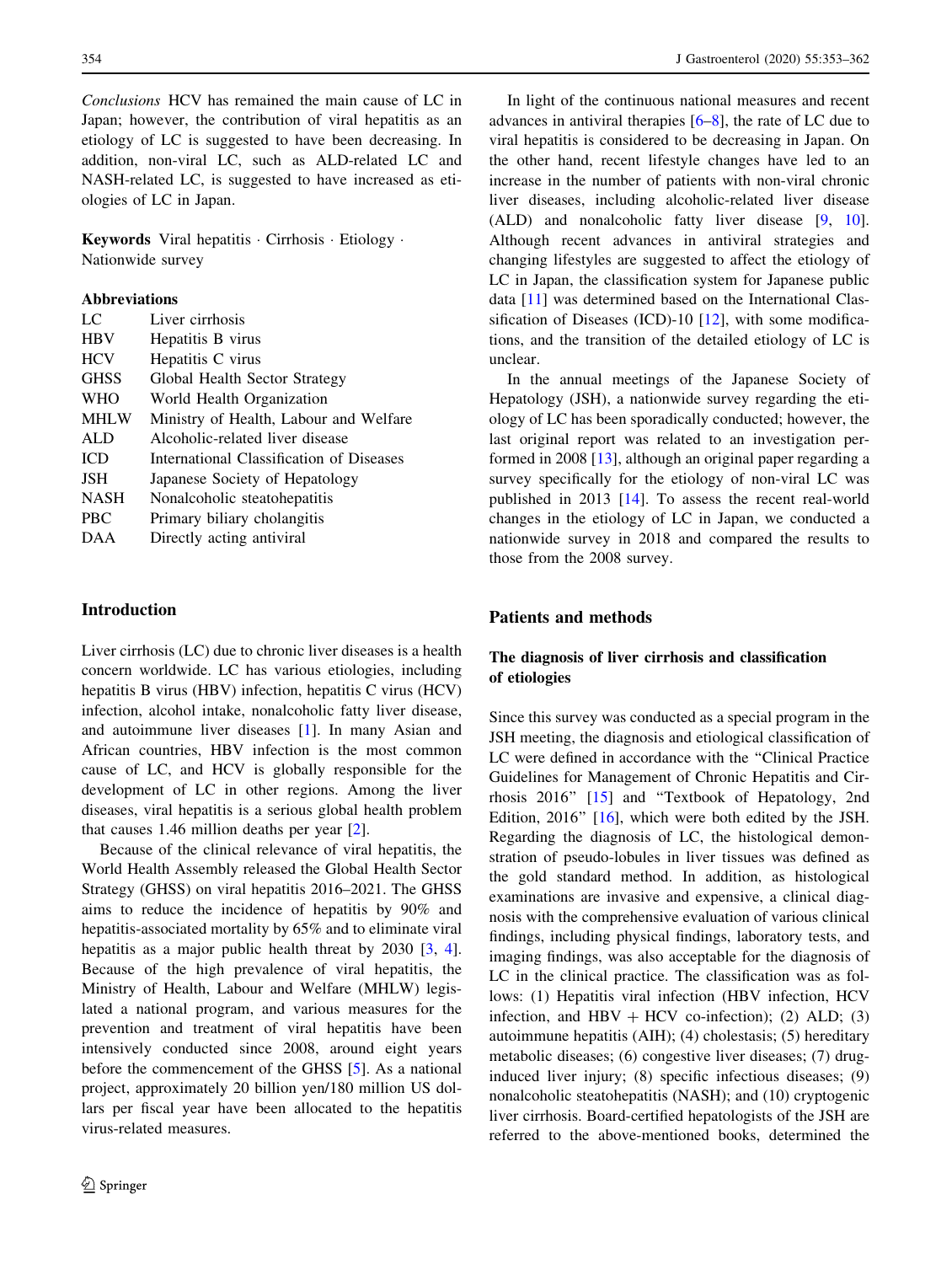final diagnosis and classified the etiology of LC patients. Hepatitis viral infection was diagnosed according to the generally accepted serological criteria, including positivity for HBs antigen for HBV infection and positivity for HCV antibodies and HCV RNA. Regarding non-viral LC, the current classification requires attention to the following points: (1) LC due to primary biliary cholangitis (PBC) and primary sclerosing cholangitis has been classified as cholestasis-related LC; (2) Patients who were not able to be classified into either 'ALD-related LC (alcoholic intake  $> 60$  g/day)' or 'NASH-related LC (alcoholic intake  $<$ 30 g in men and  $\langle 20 \text{ g} \rangle$  in women)' were classified as having 'cryptogenic LC'; and (3) patients with overlapping AIH and PBC were classified as having AIH-related LC.

#### The accumulation of LC patient data

A nationwide survey regarding the etiology of LC was conducted as the poster symposium of the 54th Annual Meeting of the JSH, which was held in June 2018, and 68 presenters throughout Japan with a nationwide geographical distribution showed data from a total of 79 hospitals. The cooperating institutions are listed in the ''Appendix''. The current study aimed to assess the nationwide status of liver diseases, focusing on the changing distribution of etiologies of LC and was conducted in accordance with the Declaration of Helsinki 2013. The retrospective use of clinical records was approved by the ethics committees of the appropriate institutional review boards. Data were provided after each institution rechecked its own records, and the final results were confirmed in March 2019.

A flowchart detailing the assessment of the distribution of etiologies is shown in Fig. [1](#page-3-0). In accordance with the previous survey, we assessed the etiologies of all LC patients accumulated from all institutions  $(N = 48.621)$ . We next analyzed the changing trends in the etiologies of LC in Japan by assessing cases for which the year of diagnosis was available ( $N = 45,834$ ). The last published paper regarding the nationwide survey of all LC patients was based on the 2008 survey. Thus, we classified the data of patients diagnosed before 2008 (up to 2007) as one category. Then, the data of patients who were diagnosed in and after 2008 were further classified into three groups (diagnosed in 2008–2010, 2011–2013, and 2014–) according to the years of national surveys conducted by the MHLW (2008, 2011 and 2014) (Fig. [1](#page-3-0)).

In the current survey, we attempted to assess the transition in the real numbers of patients who were newly identified as having LC (Fig. [2\)](#page-3-0). Most hospitals presented data up to 2016, as the complete data of 2017 were unavailable before the deadline for abstract submission (December 2017). Thus, we evaluated the data for 2008–2016. Among the participating hospitals, 36 were able to provide the number of LC patients newly diagnosed each year from 2008 to 2016 without missing any years. We analyzed the data of these 36 hospitals to assess the transition in the number of newly diagnosed LC patients in designated hospitals from 2008 to 2016.

#### Statistical analyses

To compare the frequency of etiologies among multiple groups, data were analyzed by the chi-squared test. The groups with significantly higher or lower rates among all groups were subsequently determined by a residual analysis.

#### Results

## Overall results for the etiologies of LC and geographic differences

A total of 48,621 cases were finally provided to analyze the etiologies of LC in Japan (Fig. [3](#page-4-0)). In this cohort, 29,951 (61.6%) patients were men, and 18,670 (38.4%) were women. HCV infection (48.2%) was the leading cause of LC in Japan, and HBV infection (11.5%) was the thirdmost common cause. Although ALD (19.9%) and NASH (6.3%) were contributory causes of LC in Japan, viral hepatitis, particularly HCV, was the major cause. The etiologies of the LC patients in different geographic areas are shown in Fig. [4.](#page-4-0) In the current study, we divided Japan into eight areas (Hokkaido, Tohoku, Kanto, Chubu, Kinki, Chugoku, Shikoku and Kyushu) according to the classification generally used in Japan (Fig. [4](#page-4-0), left panel). HCVrelated LC remained the leading cause of LC in all areas. The major results were as follows (Fig. [4,](#page-4-0) right panel); the ratios of HBV-related LC were high in the 'Hokkaido'  $(p<1.0 \times 10^{-15})$  and 'Chugoku' areas  $(p<1.0 \times$  $10^{-15}$ ), and low in the 'Tohoku' ( $p < 1.0 \times 10^{-15}$ ) and 'Kyushu' areas ( $p < 1.0 \times 10^{-5}$ ). The ratios of HCV-related LC were low in the 'Hokkaido' ( $p < 1.0 \times 10^{-15}$ ) area. The ratios of ALD-related LC were high in the 'Hokkaido'  $(p < 1.0 \times 10^{-15})$ , 'Tohoku'  $(p < 1.0 \times 10^{-15})$  $10^{-9}$ ) and 'Kyushu' ( $p < 1.0 \times 10^{-12}$ ) areas. The ratios of NASH-related LC were high in the 'Hokkaido'  $(p < 1.0 \times 10^{-7})$  and 'Kanto'  $(p < 1.0 \times 10^{-15})$  areas.

## The decreased involvement of viral hepatitis-related LC

We further assessed the transition in the etiologies of 45,834 LC cases (96.4%) for which the year of diagnosis was available (see Fig. [1\)](#page-3-0). In the data from before 2008  $(N = 14,051)$ , the mean age was 63.8 years and 8708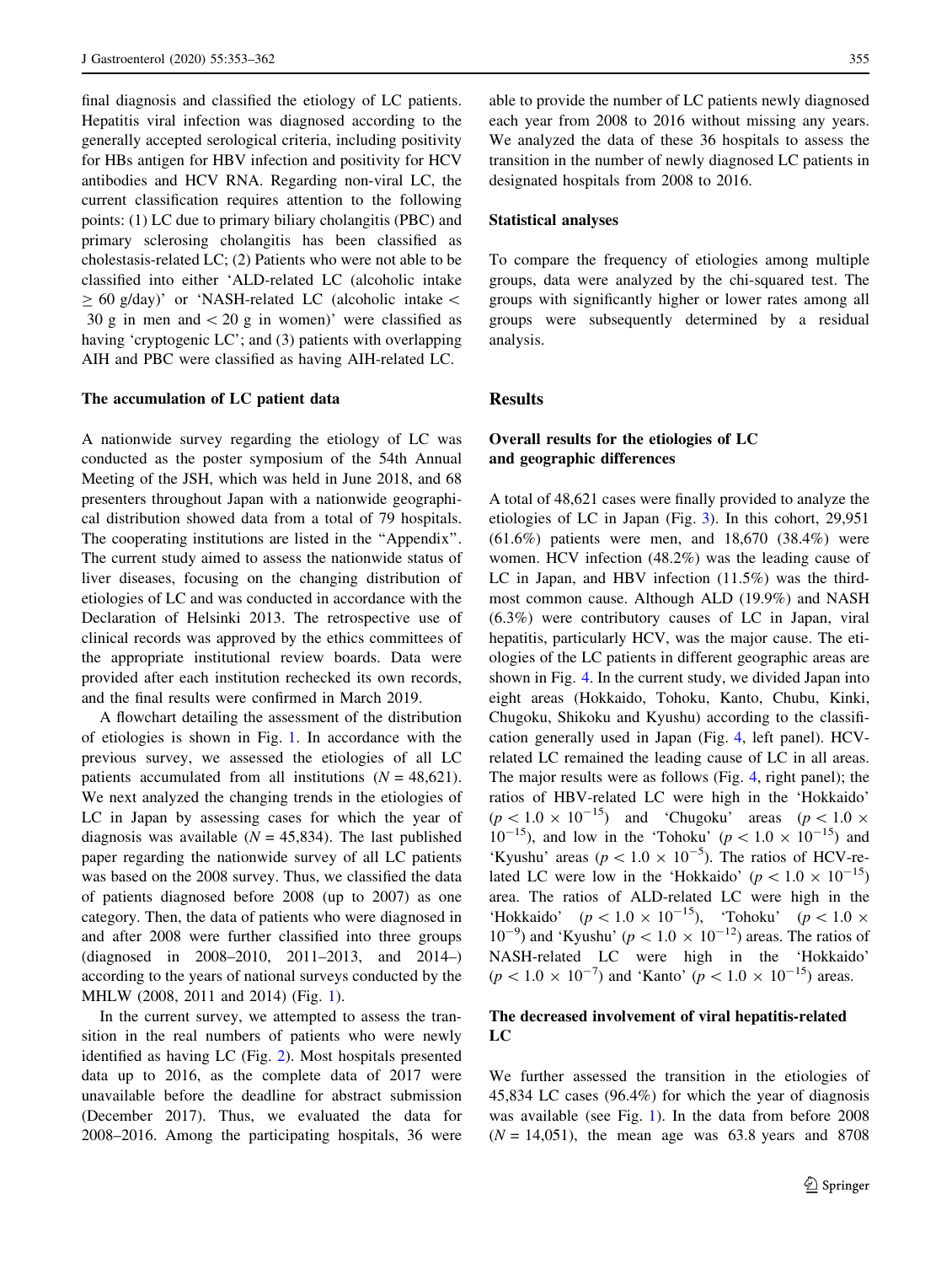<span id="page-3-0"></span>

Fig. 1 Flowchart of the current study. We first assessed the total nationwide data of all LC patients ( $N = 48,621$ ). Then, we excluded the data of patients whose records did not include information on the year of diagnosis and evaluated the transition in the distribution of the

etiologies of LC ( $N = 45,834$ ). To assess the general trends in the etiologies of LC, we classified the patients into four groups (–2007, 2008–2010, 2011–2013, and 2014–)



Fig. 2 In the current survey, we attempted to assess the transition in the real number of patients newly diagnosed with LC. Most of the participating hospitals presented data up to 2016, as the complete data of 2017 were unavailable before the deadline for abstract submission (December 2017). Among the participating hospitals, 36 were able to

 $(62.0\%)$  patients were men. In the  $2008-2010$  data  $(N = 6506)$ , the mean age was 66.4 years and 4082 (62.7%) patients were men. In the 2011–2013 data  $(N = 8284)$ , the mean age was 67.4 years and 5153 (62.2%) patients were men. In the data from 2014  $(N = 16,993)$  and thereafter, the mean age was 68.1 years and 10,309 (60.7%) patients were men (Table [1](#page-5-0)). There was no specific trend regarding gender ratio throughout the study period (Supplementary Fig. 1). In contrast, the mean age of the LC patients in Japan appeared to increase over time in the last decade (Supplementary Fig. 2).

The ratio of viral hepatitis-related LC was  $> 70\%$  in the data from before 2008 (total, 73.4%; HBV alone, 13.6%;

provide the number of LC patients newly diagnosed each year from 2008 to 2016 without missing any years  $(N = 18,358)$ . We analyzed the data to assess the transition of newly identified LC patients in the same hospitals in 2008–2016

HCV alone 58.6%; and co-infection, 1.1%). In the 2008–2010 data, the ratio of viral hepatitis-related LC was 62.2% (HBV alone, 11.1%; HCV alone, 50.4%; and coinfection, 0.5%). The ratio tended to decrease over time and dropped below 50% in the data from 2014 and thereafter (total, 49.7%; HBV alone, 9.0%; HCV alone, 40.2%; and co-infection, 0.6%) (Fig. [5\)](#page-5-0). Regarding LC of nonviral etiology, the ratios of ALD, NASH, AIH and cholestasis tended to increase (Fig. [5](#page-5-0)). In particular, ALD and NASH-related LC markedly increased from 13.7 to 24.9% and 2.0 to 9.1%, respectively.

Although a decreased percentage of viral hepatitis-related LC was shown in Fig. [5](#page-5-0), the results did not indicate a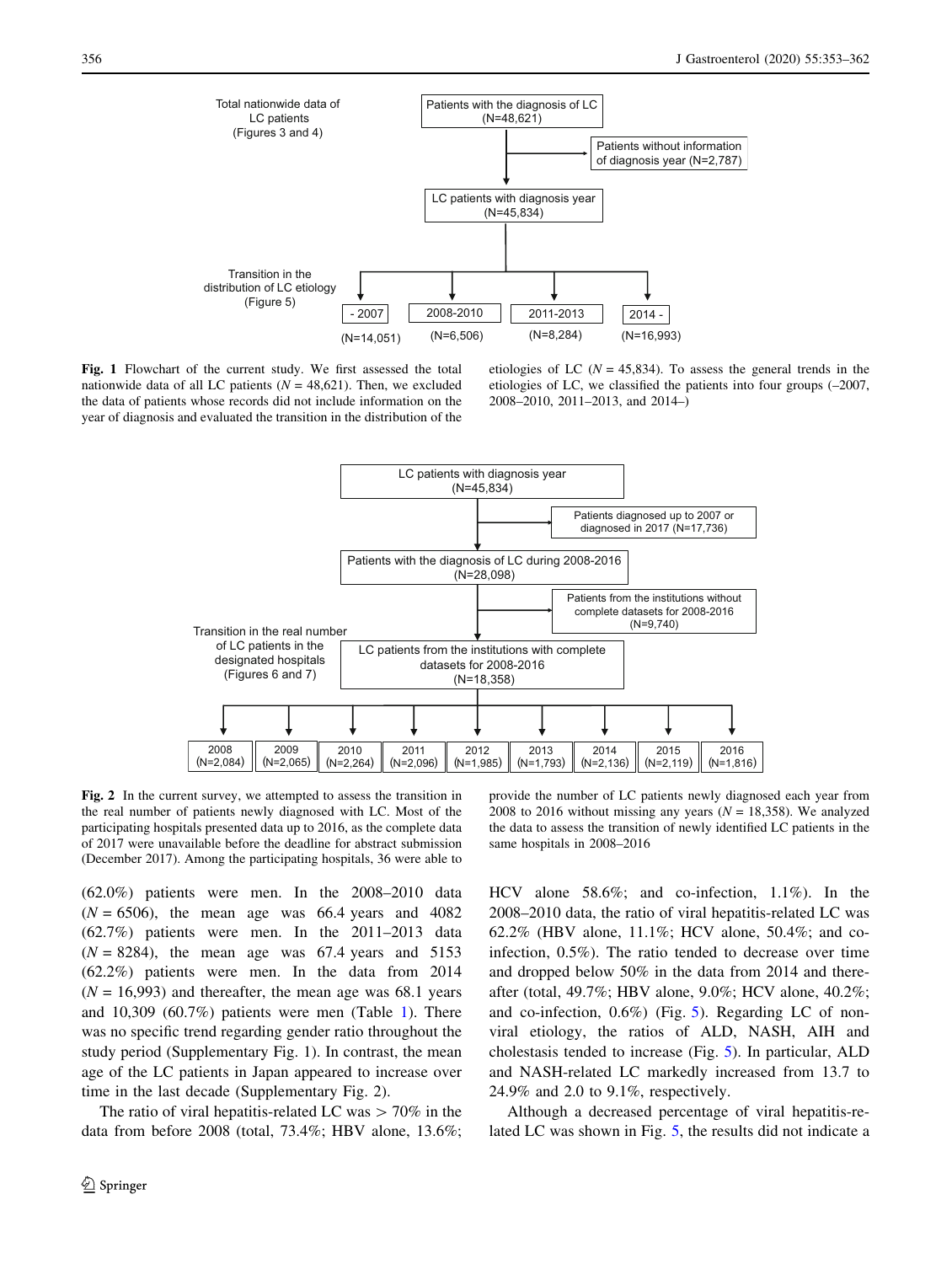<span id="page-4-0"></span>

Fig. 4 Geographic differences in the etiologies of LC. The etiologies of LC in all LC patients in the different geographic areas are shown. HCVrelated LC was the leading cause of LC in all areas

reduction in the number of viral hepatitis-related LC patients. To assess the transition of LC patients with the real numbers of patients, we analyzed the data of the 36 hospitals that were able to provide the number of LC patients newly diagnosed each year from 2008 to 2016

without missing any years (see Fig. [2](#page-3-0)). A total of 18,358 patients were included in this cohort (male,  $N = 11,441$ ) [62.3%]; female,  $N = 6917$  [37.7%]). In the 36 hospitals, the numbers of patients who were newly diagnosed with LC due to HBV-infection alone decreased from 241 (in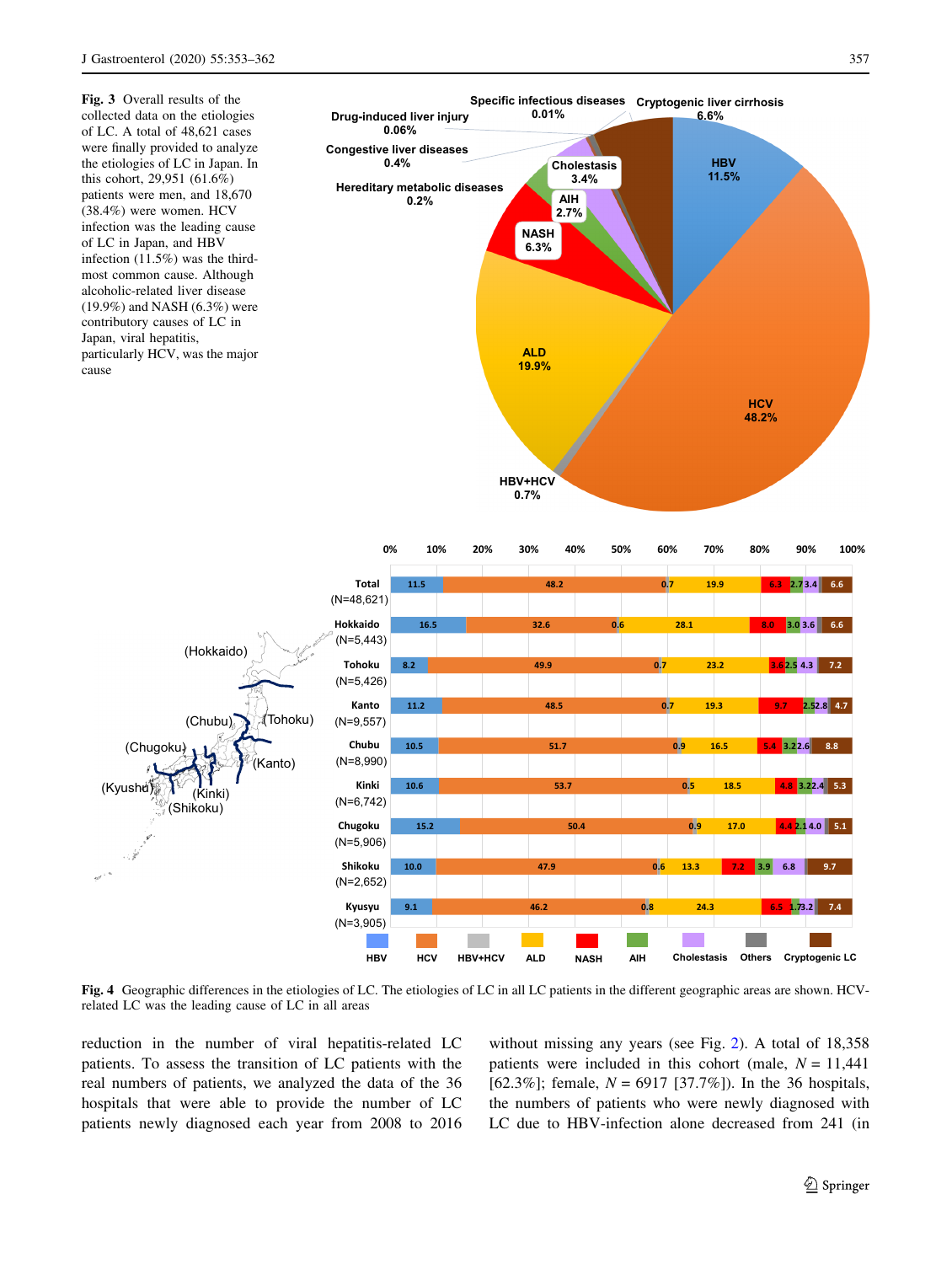| Diagnosis year<br>(number of patients) | Total cases<br>$(N = 45.834)$ | $-2007$<br>$(N = 14.051)$ | 2008–2010<br>$(N = 6506)$ | 2011-2013<br>$(N = 8284)$ | $2014-$<br>$(N = 16.993)$ |
|----------------------------------------|-------------------------------|---------------------------|---------------------------|---------------------------|---------------------------|
| Men/women (% of men)                   | 28,252/17,582 (61.6%)         | 8708/5343 (62.0%)         | 4082/2424 (62.7%)         | 5153/3131 (62.2%)         | 10,309/6684 (60.7%)       |
| Mean age (years)                       | 66.4                          | 63.8                      | 66.4                      | 67.4                      | 68.1                      |

<span id="page-5-0"></span>**Table 1** The data of the sex and mean age of the cirrhotic patients with diagnosis year ( $N = 45,834$ )



2008) to 160 (in 2016) (Fig. 6; blue line). The numbers of patients who were newly diagnosed with LC due to HCVinfection alone remarkably decreased from 1074 (in 2008) to 620 (in 2016) (Fig. 6; orange line). In contrast, the numbers of patients who were newly diagnosed with nonviral LC increased from 756 (in 2008) to 1028 (in 2016) (Fig. 6; green line). The ratio of viral hepatitis-related LC was  $> 60\%$  in the 2008 data (total, 63.7%; HBV alone, 11.6%; HCV alone, 51.5%; and co-infection, 0.6%). The ratio tended to decrease and dropped below 50% in 2016 (total, 43.4%; HBV alone, 8.8%; HCV alone, 34.1%; and co-infection, 0.4%). The ratio of non-viral LC increased and surpassed that of HCV-related LC in 2013. In brief, the real number of patients newly diagnosed with viral hepatitis-related LC decreased, while the real number of patients newly diagnosed with non-viral LC increased from 2008 to 2016 in Japan.

### The transition of etiologies in non-viral LC patients

As shown in the Fig. 5, in accordance with the increase in the ratio of non-viral LC patients, the ratios of major nonviral LC etiologies in patients diagnosed in and after 2014 were higher than those in patients diagnosed before 2008,

Fig. 6 The transition in the number of patients who were diagnosed with LC. The numbers of newly diagnosed LC patients were identified according to the year of diagnosis, and a total of 18,358 patients were analyzed. The real numbers of patients with HBVrelated and HCV-related LC decreased and the real number of patients with non-viral LC increased in 2008–2016. The percentages of the etiologies are shown in the graph bars

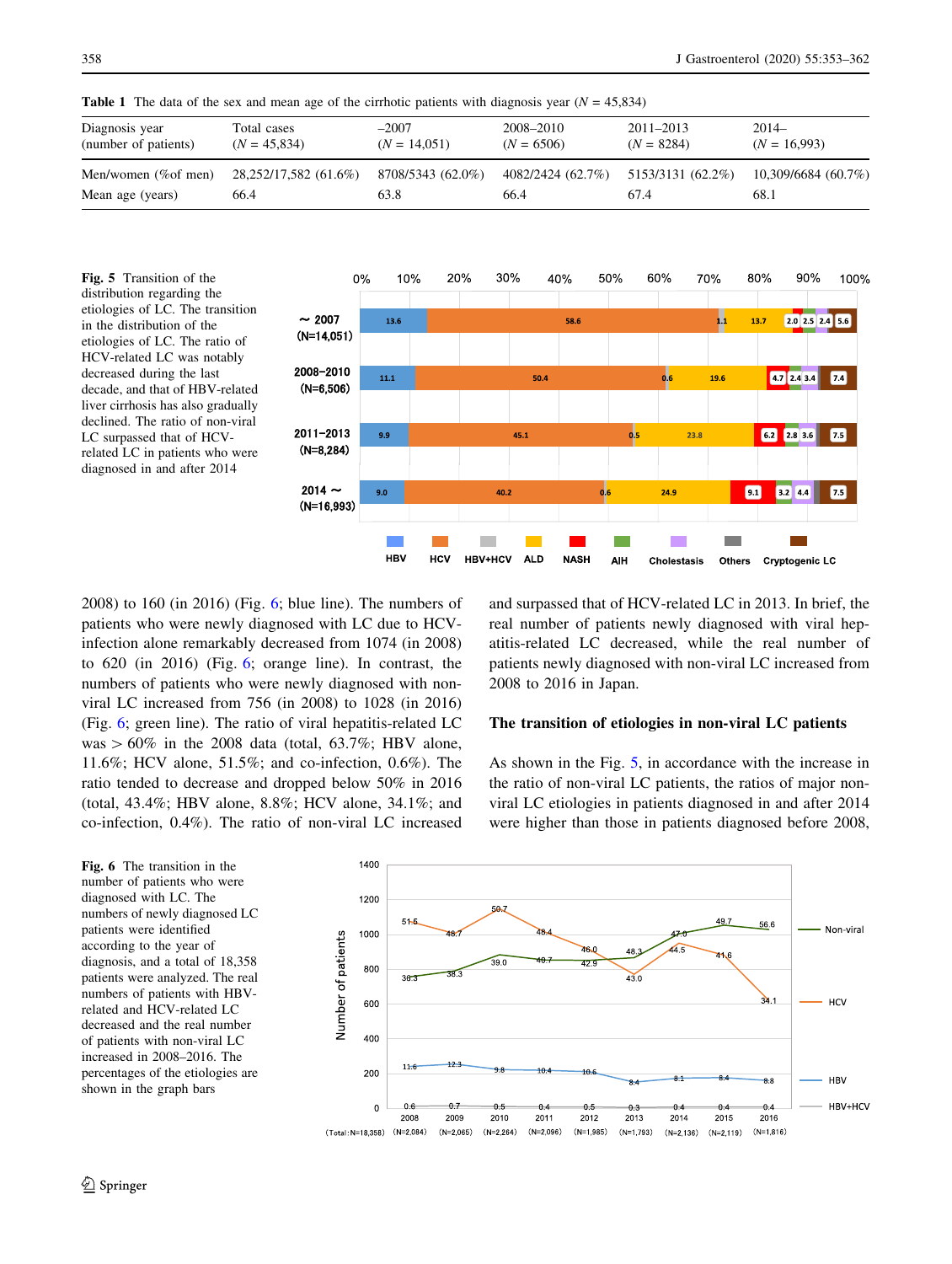<span id="page-6-0"></span>

Fig. 7 The transition in the number of patients who were diagnosed with non-viral LC. In agreement with the increase in the number of non-viral LC patients (Fig. [5\)](#page-5-0), the complete sets of annual data from 36 hospitals revealed that the real numbers of patients newly

including ALD-related LC (24.9% vs. 13.7%), AIH-related LC  $(3.2\%$  vs. 2.5%), cholestasis-related LC  $(4.4\%$  vs. 2.4%), NASH-related LC (9.1% vs. 2.0%) and cryptogenic LC (7.5% vs. 5.6%). We analyzed the data of the non-viral LC patients of the Fig. [6](#page-5-0) in more detail and assessed the transition in the real number of new patients with non-viral LC (Fig. 7). The number of patients newly diagnosed with ALD-related LC showed a small increase from 400 (in 2008) to 488 (in 2016) (Fig. 7; gold line). The number of patients newly diagnosed with NASH-related LC showed a marked increase from 83 (in 2008) to 176 (in 2016) (Fig. 7; red line). The number of patients diagnosed with cryptogenic LC increased from 134 (in 2008) to 212 (in 2016) (Fig. 7; brown line). Thus, the real numbers of patients who were newly diagnosed with ALD-related LC, NASHrelated LC and cryptogenic LC in Japan were suggested to have increased from 2008 to 2016.

## Discussion

The present report showed the changing etiology of LC in Japan. To assess the recent real-world changes in the etiologies of LC in Japan, we conducted a nationwide survey in 2018 and the results were compared with those of the 2008 survey. Although nationwide surveys have been conducted in JSH annual meetings, these surveys have been sporadic and have had their own diagnostic criteria [\[13](#page-9-0)]. This is the first study in which nationwide experts referred to the same criteria and determined the transition in the etiologies of LC in Japan. Our results suggested a recent change in the etiology of LC, with a decreased contribution of hepatitis virus-associated LC and an increased contribution of non-viral LC.

diagnosed with alcoholic-related LC, NASH-related LC and cryptogenic LC were suggested to increase in 2008–2016. The percentages of the etiologies are shown in the graph bars

Regarding the etiologies of LC (Fig. [3\)](#page-4-0), the total ratio of viral hepatitis-related LC was  $> 60\%$ . When our results were compared to those in 2008, HBV-related LC and HCV-related LC decreased from 13.9 to 11.5% and 60.9 to 48.2%, respectively. The ratio of non-viral LC increased, the ratio of LC due to ALD increased from 13.6 to 19.9%, and that of NASH-related LC also increased from 2.1 to 6.3%. In addition, cholestasis-related LC increased slightly from 2.7% (PBC 2.4% and other cholestasis 0.3% in 2008) to 3.4%, and AIH also showed a small increase from 1.9 to 2.7%. These findings suggested a decreased ratio of viral hepatitis-related LC and an increased ratio of non-viral LC in Japan.

The data of the present study were generally consistent with the results of the 2008 survey. Regarding the LC patients diagnosed before 2008 in the current study, the ratios of HBV-related LC (13.7%), HCV-related LC (58.6%) and NASH-related LC (2.0%) were similar to those of the previous survey (HBV-related LC, 13.9%; HCV-related LC, 60.9%; NASH-related LC, 2.1%) [\[13](#page-9-0)]; however, the ratio of cryptogenic LC patients diagnosed before 2008 (5.6%) was higher relative to the 2008 survey (3.0%) [[13\]](#page-9-0). One possible explanation is that differences in the participating institutions influenced the results. Additionally, we have to note that each survey had its own classifications for LC patients, particularly for non-viral LC patients. The survey in 2008 classified non-viral LC into 10 categories, while the current study classified non-viral LC into nine etiologies. Thus, methodological differences between the two surveys might have somehow been involved in the discrepancy.

Regarding the geographic differences in the etiologies of LC patients, HCV-related LC remained the leading cause of LC in all areas (Fig. [4](#page-4-0)), and the characteristics of the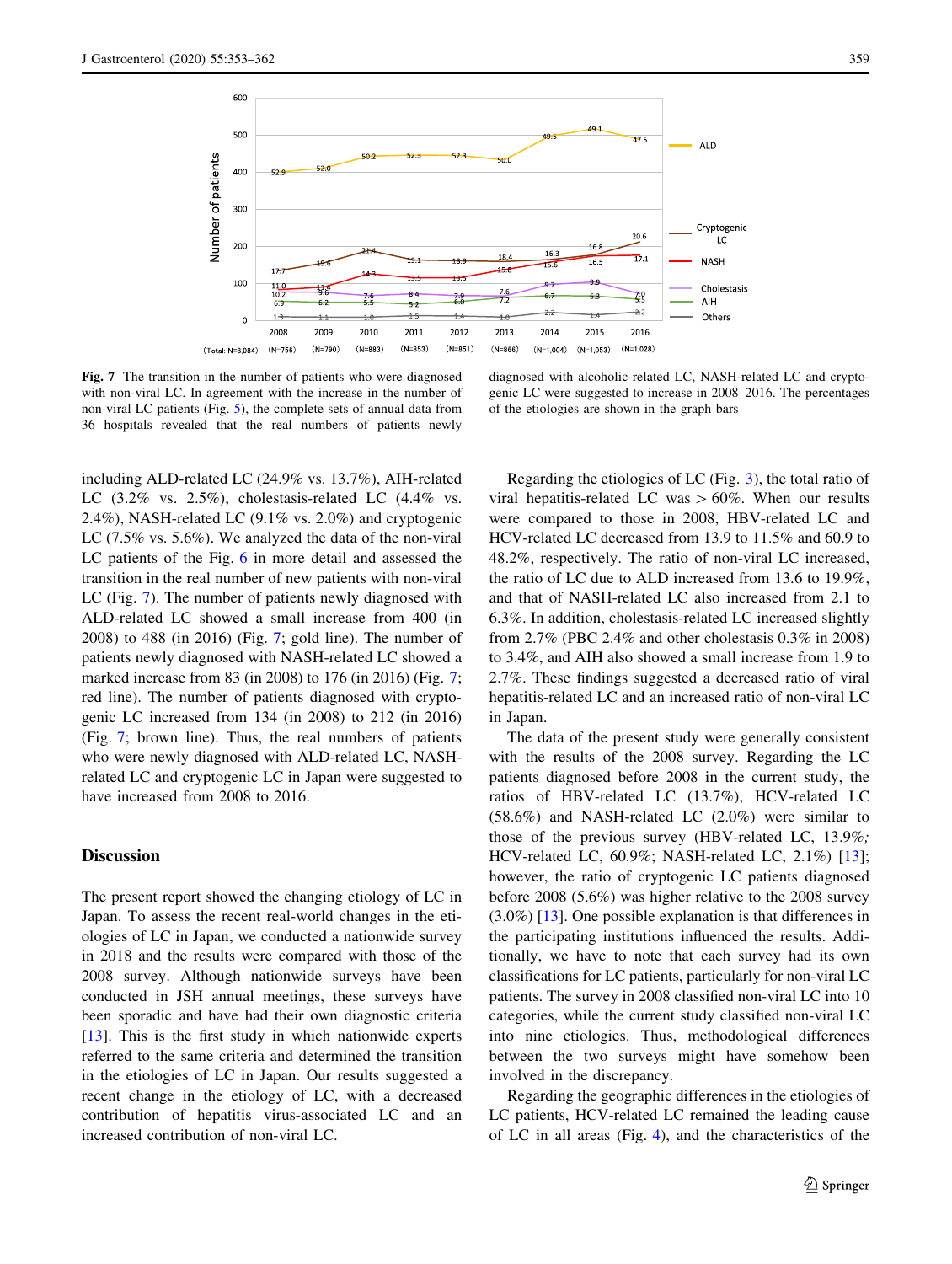etiologies in each area were generally in agreement with the previous survey. However, some differences were observed between the 2008 and 2018 surveys. In our results, the ratio of HBV-related LC seemed to be high in the 'Kanto' area. Additionally, the ratio of ALD-related LC was high in the 'Kyushu' area. We should again mention the methodological differences between the surveys. In the previous survey, the 'Chubu' area was divided into the 'Hokuriku' and 'Chubu' areas. In addition, 'Tokyo' had been categorized as one independent area separately from the 'Kanto' area, while 'Okinawa' prefecture was considered separately from the 'Kyushu' area. Similarly to the above-mentioned discrepancy regarding the etiologies of non-viral LC, some methodological differences may have caused the different results.

Overall, the comparison of the 2008 and 2018 surveys suggested a decreased ratio of viral hepatitis-related LC, particularly HCV-related LC and an increased ratio of nonviral LC, including NASH-related LC. Our results were consistent with those of previous reports that have suggested that non-viral liver diseases are increasingly contributing as etiologies of chronic liver diseases, such as the changing etiologies of hepatocellular carcinoma in Japan as well the United States of America [\[17–19](#page-9-0)]. To represent the recent real-world data, all data used in this study were obtained from geographical regions or areas throughout Japan. Even with the presence of some slightly different data due to methodological differences, we believe that the comparison of the results among multiple surveys could be beneficial for assessing the transition in the etiologies of LC. However, we also consider that caution is required when interpreting the results of comparisons among multiple surveys.

One characteristic point of the current survey was that nationwide experts referred to the same criteria and the transition in the etiology of LC patients were evaluated according to the defined standards. In addition, we assessed the change not only in the distribution of etiologies (Fig. [5\)](#page-5-0) but also in the real numbers of new LC patients (Figs. [6](#page-5-0) and [7](#page-6-0)). Regarding the data on the proportions of etiologies (Fig. [5](#page-5-0)), the proportions of non-viral LC, including ALDrelated and NASH-related LC, seemed to have increased in the last decade. However, the results did not demonstrate an increase in the number of non-viral LC patients in Japan. According to the survey on the real numbers of patients (Fig. [6](#page-5-0)), the number of patients who were newly diagnosed with non-viral LC increased, while the number of patients newly diagnosed with viral hepatitis-related LC, especially HCV-related LC, decreased over time, suggesting that both the decrease in the viral hepatitis-related LC and the increase in non-viral LC contributed to changing the distribution of the LC etiologies in Japan (Fig. [5](#page-5-0)). Although some papers that evaluated the real numbers of LC patients reported survey results in specific regions of Japan or China [[20,](#page-9-0) [21\]](#page-9-0), the current cohort is the largest yet and describes the real-world nationwide data in Japan.

As described in ''[Introduction](#page-1-0)'', Japan has a high prevalence of viral hepatitis, and even before the establishment of the GHSS on viral hepatitis, various measures for the prevention and treatment of viral hepatitis were intensively implemented under national programs [\[5](#page-9-0)]. We consider that various national strategies implemented since 2008 as well as advances in antiviral treatments have helped to reduce the rate of hepatitis virus-related disease, since HCV elimination due to antiviral treatments, such as interferon or direct-acting antivirals (DAAs), could prevent progression to LC in HCV-infected patients. HCV infection was widespread around 60 years ago in Japan; thus, Japanese patients have been suffering from this disease for longer in comparison to patients in other countries, suggesting that the transition of Japanese patients with HCVrelated liver diseases could help to identify future global trends in HCV-related diseases [[22\]](#page-9-0). In addition, HCVinfected patients tend to be elderly in Japan, and the number of patients is expected to decrease due to the improved antiviral treatment in combination with a natural reduction over time [\[23](#page-9-0)]. Our real-world data demonstrating a reduced contribution of HCV infection to the etiology of LC in Japan may help predict the future trends in other countries.

The present study was associated with several limitations. First, this survey was conducted according to two JSH-edited books. Although HBV and/or HCV infection could be serologically diagnosed, the diagnostic criteria for other non-viral liver diseases, such as NASH, were not completely unified. In addition, the guideline was published for a wide range of physicians. Thus, the classification was determined according to the clinical diagnosis, and histological assessment was not mandatory in the current survey. Although our results were generated under the standards defined by hepatologists, care should be taken when applying our results to other countries, especially for data regarding the etiology of non-viral LC. Second, the current survey was focused on the changing trends in the etiology of LC and we did not request detailed clinical data. This simplicity was advantageous for accumulating a large number of LC patients; however, we could not scrupulously report the clinical features of LC patients. Regarding the age of LC patients, since the data available in the current survey were limited to the mean age of LC patients from each institute, we could only show the increasing trend in the mean age (Supplementary Fig. 2), even though analyzing the background characteristics, such as sex and mean age of the LC patients, according to the etiology would have been more useful. Third, the retrospective data were obtained directly from the participating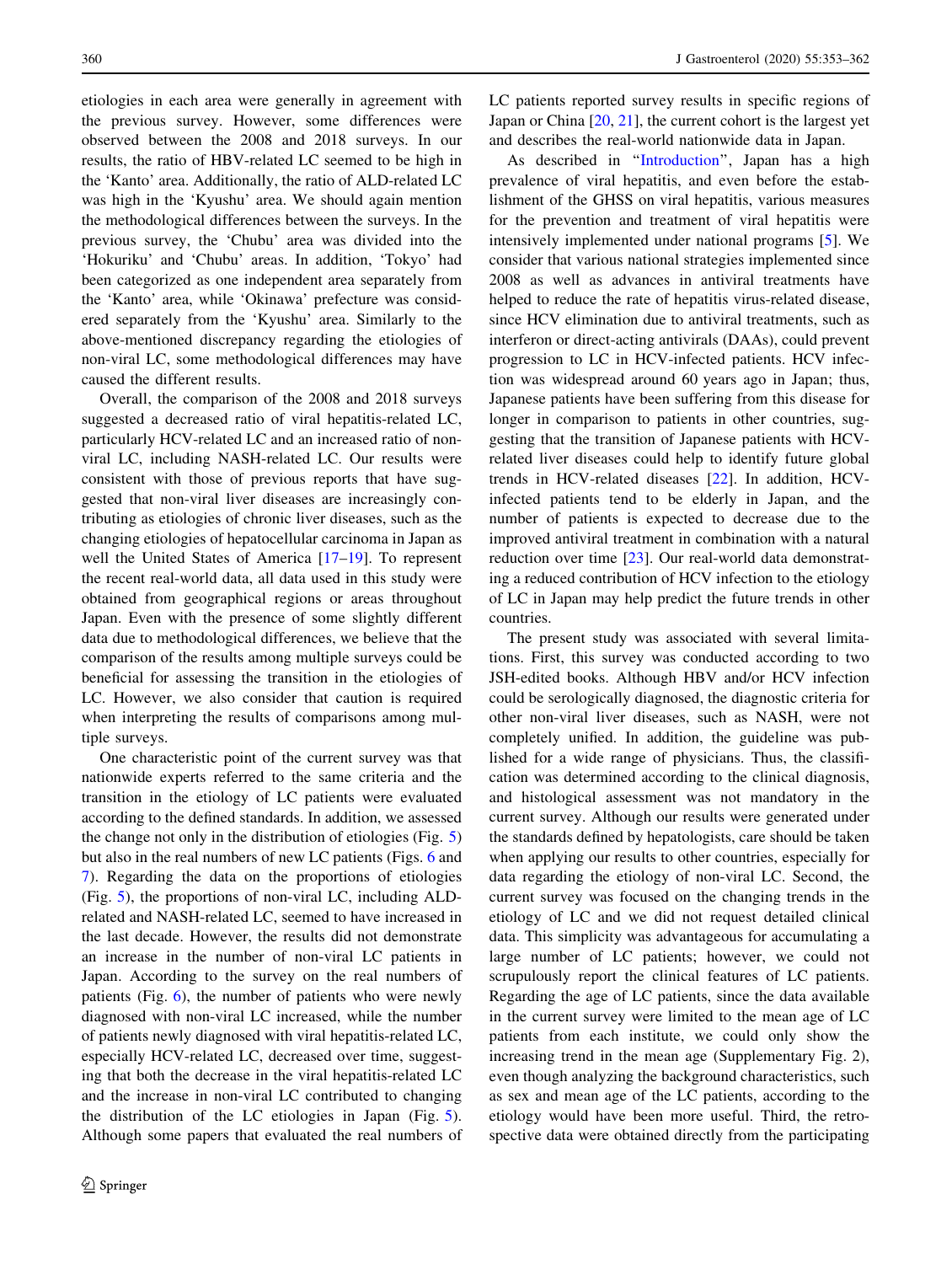institutions, and older data were difficult to retrieve in a number of institutions. Our clinical data with the real number of patients (Figs. [6](#page-5-0) and [7\)](#page-6-0) were obtained from 36 hospitals without any missing or incomplete data. Although these hospitals were located in all areas of Japan, it should be noted that the results were obtained from a limited number of enrolled patients ( $N = 18,358$ ; Fig. [2\)](#page-3-0). In addition, the present study employed a retrospective design. The transition of patient numbers according to the etiology should be prospectively examined among the same institutions. We analyzed the data of the 36 hospitals that were able to provide the number of LC patients newly diagnosed each year from 2008 to 2016 without missing any years because these hospitals were considered to have continuously accumulated their own data independently of the current survey, suggesting that their data were simulated the prospective cohort to some extent. However, our results were not equivalent to prospective data.

In summary, we showed the survey results regarding the transition in the etiologies of LC in Japan. Our results suggested a decreased ratio of hepatitis virus-associated LC, particularly HCV-related LC and an increase in the ratio of non-viral LC, including NASH-related LC in the real world.

Acknowledgements We appreciate the institutions that participated in the poster symposium of the 54th Annual Meeting of the JSH.

Funding No financial support.

#### Compliance with ethical standards

Conflict of interest Yoshiyuki Ueno received honoraria from Abb-Vie and EA-Pharma. Koichi Takaguchi has received honoraria from AbbVie. Masaki Kurosaki received honoraria from Gilead, AbbVie, Bayer, Otsuka and Eisai. Tatsuya Kanto received honoraria from MSD and Gilead. Shuhei Nishiguchi received honoraria from AbbVie and Gilead and research grants from AbbVie, Toray and EA-Pharma. The other authors have no conflicts of interest to disclose.

Open Access This article is distributed under the terms of the Creative Commons Attribution 4.0 International License ([http://crea](http://creativecommons.org/licenses/by/4.0/) [tivecommons.org/licenses/by/4.0/\)](http://creativecommons.org/licenses/by/4.0/), which permits unrestricted use, distribution, and reproduction in any medium, provided you give appropriate credit to the original author(s) and the source, provide a link to the Creative Commons license, and indicate if changes were made.

## Appendix

We again appreciate the following institutions that participated in the poster symposium of the 54th Annual Meeting of the JSH.

Akita University Graduate School of Medicine; Anjo Kosei Hospital; Asahikawa City Hospital; Asahikawa Medical University; Chiba University, Graduate school of medicine (Gastroenterology); Dokkyo Medical University

Saitama Medical Center; Ehime University Graduate School of Medicine (Department of Gastroenterology and Metabology); Fukushima Medical University School of Medicine (Department of Gastroenterology); Gunma University Hospital; Hakodate Municipal Hospital; Hiroshima Red Cross and Atomic Bomb Survivors Hospital; Hiroshima University Hospital (Gastroenterology and Metabolism); Hokkaido P.W.F.A.C. Asahikawa-Kosei General Hospital; Hokkaido University Hospital (Department of Gastroenterology and Hepatology); Hyogo College of Medicine (Division of Hepatobiliary and Pancreatic Diseases, Department of Internal Medicine); Hyogo Prefectural Nishinomiya Hospital; Ikeda Municipal Hospital (Department of Gastroenterology); Isesaki Municipal Hospital; Iwate Medical University; Japanese Red Cross Asahikawa Hospital; Japanese Red Cross Date Hospital (Department of Gastroenterology); Jichi Medical University (Department of Medicine, Division of Gastroenterology and Hepatology); Juntendo University Shizuoka Hospital (Gastroenterology and Hepatology); Kagawa Prefectural Central Hospital (Department of Hepatology); Kagawa University (Department of Gastroenterology and Neurology); Kagoshima University Graduate School of Medical and Dental Sciences (Digestive and Lifestyle Diseases, Department of Human and Environmental Sciences); Kanazawa University (Department of Internal medicine/Hepatology and Gastroenterology); Kansai Rosai Hospital; Kawasaki Municipal Tama Hospital; Keio University Hospital; Kiryu Kosei General Hospital; Kumamoto University, Graduate School of Medical Sciences (Department of Gastroenterology and Hepatology); Kurume University School of Medicine (Division of Gastroenterology, Department of Medicine); Kushiro Rosai Hospital; Kusunoki-Hospital; Kyoto Prefectural University of Medicine Graduate School; Maebashi Red Cross Hospital; Mie University Graduate School of Medicine; Mie-chuo Medical Center; Musashino Red Cross Hospital; Nagoya City University Graduate School of Medical Sciences (Department of Gastroenterology and Metabolism); Nara Medical University (Department of 3rd Internal Medicine); National Hospital Organization Kyoto Medical Center (Department of Gastroenterology); Nayoro City General Hospital; Nihon University school of Medicine (Division of Gastroenterology and Hepatology, Department of Internal Medicine); Niigata University, Graduate School of Medical and Dental Sciences (Division of Gastroenterology and Hepatology); Nippon Life Hospital; Ogaki Municipal Hospital; Oita University, Faculty of Medicine (Department of Gastroenterology); Okayama City Hospital (Department of Gastroenterology); Okayama University Graduate School of Medicine, Dentistry and Pharmaceutical Sciences (Department of Gastroenterology and Hepatology); Ome Municipal General Hospital; Osaka City